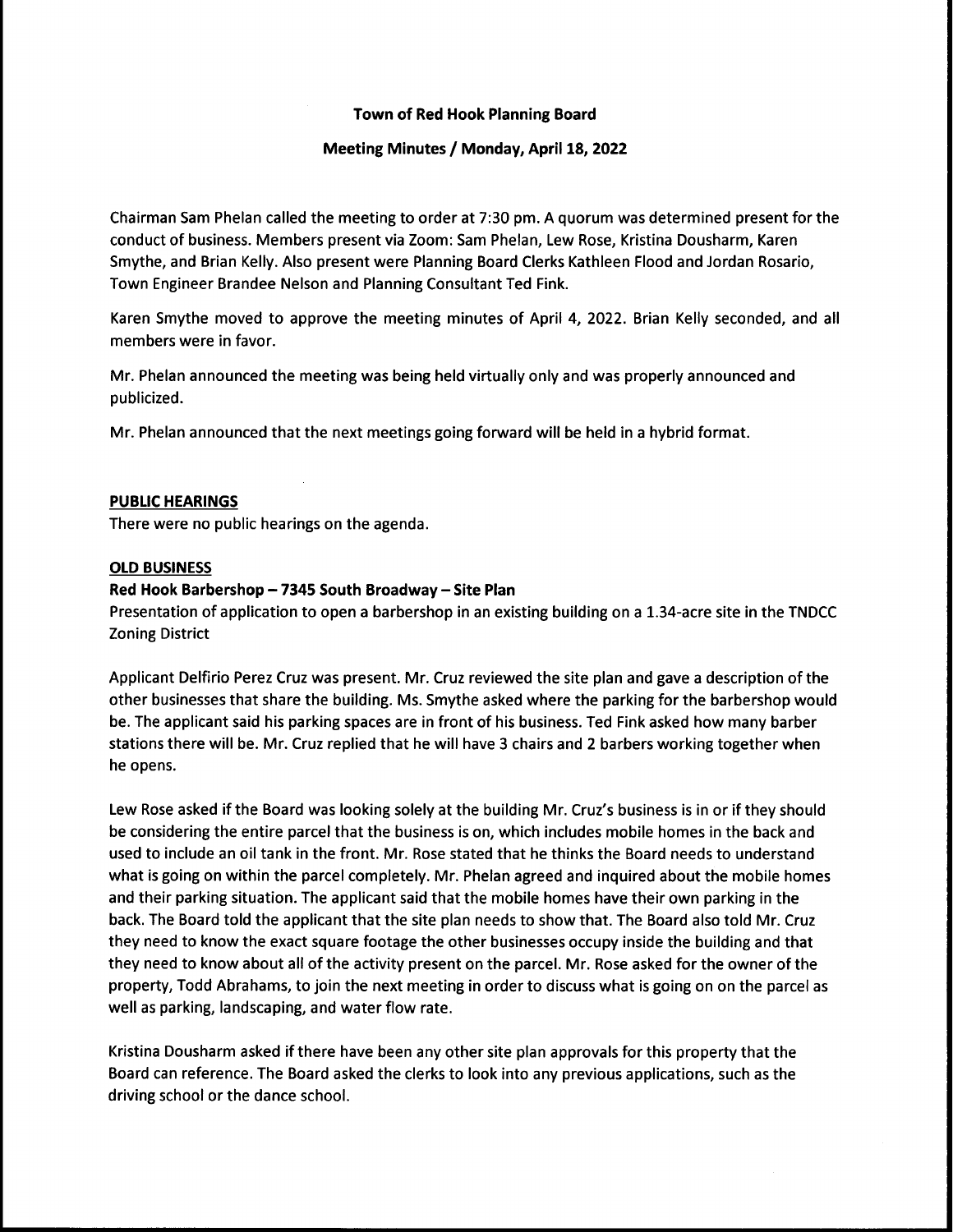Mr. Cruz showed his proposed signs. He proposed to put a small sign below the current driving school sign and a bigger sign next to the door with a barber pole on the corner of the building.

The Board discussed the proposed barber pole, which is internally lit. Internally lit signs are prohibited per the Zoning Code in the TNDCC district; Mr. Phelan said the applicant can put up a barber pole but it cannot have a light inside.

Ted Fink reviewed his memo. Mr. Fink said the applicant's sign is allowed and he discussed a lack of landscaping due to the asphalt.

Mr. Phelan read a draft type II resolution. Karen Smythe made a motion to approve the resolution, Mr. Rose seconded the motion and the resolution was approved on a vote of 4 in favor, 1 against, and 1 member absent.

# Kasselman Solar -Craig Neville-Manning PV Array-243 Woods Road, Tivoli - Site Plan, Special Permit and Certificate of Appropriateness

Continued discussion of application to install a ground-mounted medium solar energy system consisting of five arrays totaling 7, 670 square feet in size generating a total of 149 kW on a 10.226-acre parcel located at 245 Woods Road in the Limited Development, Historic Landmark Overlay and Scenic Corridor **Overlay Zoning Districts.** 

Applicant Craig Nevill-Manning and representative Loreen Harvey of Kasselman Solar were present. Ms. Harvey reviewed the site plan, photos of the property and proposed location of the solar array. The plans were updated with a new solar array configuration and proposed landscaping which includes evergreens and a pollinator garden to shield the array. Ms. Harvey discussed the proposed fencing and showed examples of how the solar array will look. The Board asked Ms. Harvey to clarify the size of the array, and Ms. Harvey said the array will be 6 panels by 12 panels. The Board discussed the landscaping and told Ms. Harvey to find out the exact type and size of trees and other plants the landscapers will be installing.

Ms. Dousharm asked if Ms. Harvey had spoken with Clermont State Park. Ms. Harvey had not spoken with anyone from Clermont State Park; she said she will reach out to the park. Ms. Nelson discussed the process to engage with the State Office of Parks and mentioned that Ms. Harvey does have 2 letters acknowledging cultural resources and historic resources from the State Office of Parks in regards to the project.

The Board discussed the existing solar array on the property. Mr. Nevill-Manning stated he is not motivated to remove the old array and that it is completely independent and not integrated into the proposed array. Mr. Fink read the Zoning Code section regarding solar arrays; the Code only applies to new arrays installed or modified after 2017. The Board asked if the Zoning Code discusses having 2 separate arrays on one property, Mr. Fink replied that the language used in the Code refers to solar energy systems collectively and does not talk about separate systems on the same property. The Board told the applicant that they think leaving the existing array will result in an inconsistent look with the proposed array and they will research the Zoning Code in more depth for guidance.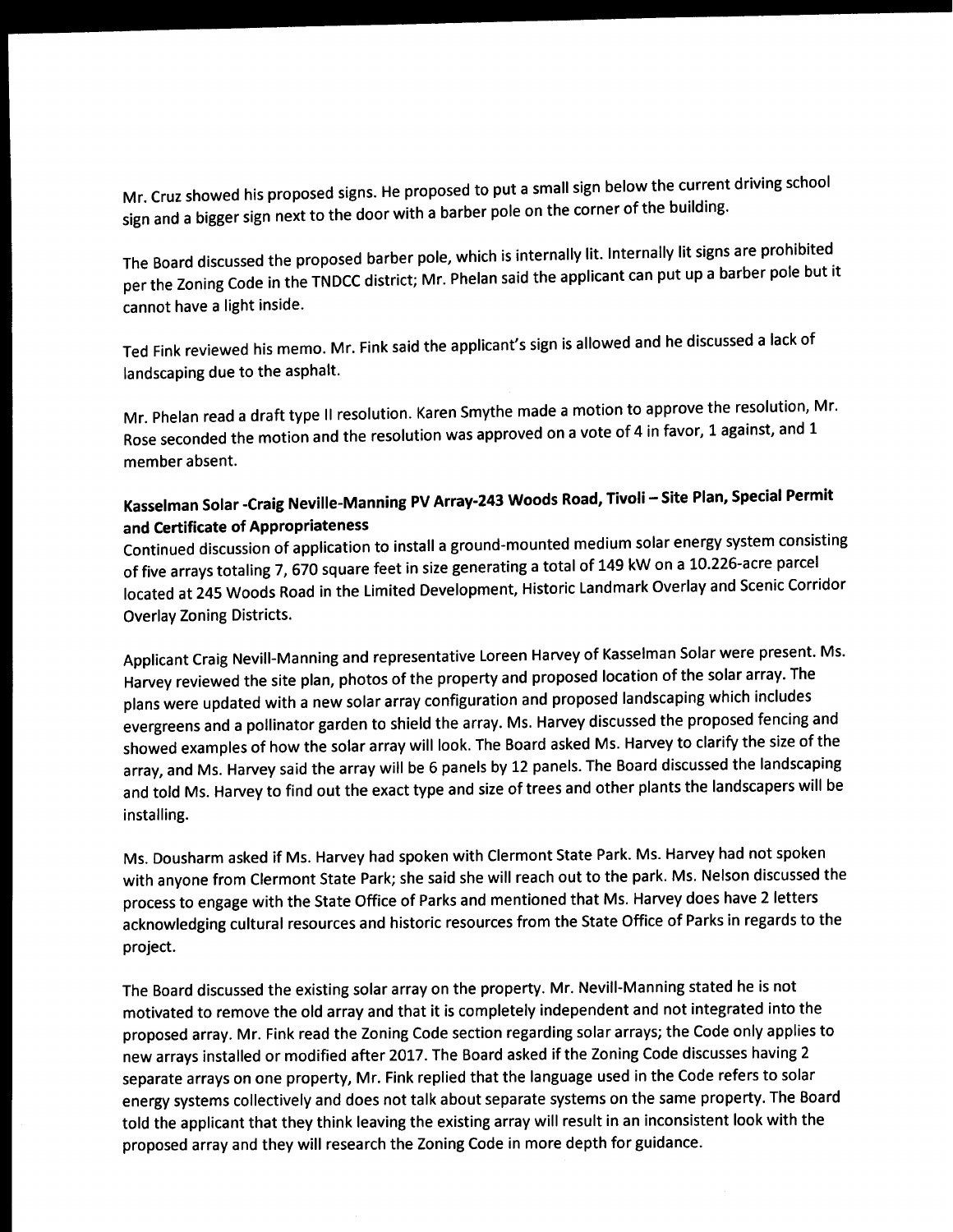Mr. Phelan asked if the applicant had received an approval from Central Hudson on the number of arrays the utility company will allow them to install. Ms. Harvey said they have not received an approval yet. The Board stated a public hearing can not be scheduled until Central Hudson issues an approval.

The Board told the applicant to indicate the fencing and more specific landscaping on the site plan, and to consider removing the existing array.

#### **NEW BUSINESS**

### Mead Accessory Dwelling - 267 Hapeman Hill Rd - Special Use Permit

Presentation of application to convert a portion of a detached garage into a 1-bedroom accessory dwelling on a 2.0-acre parcel in the RD3 Zoning District.

Applicant Derrick Mead and representative Josh Payne were present. Mr. Payne gave an overview of the project and reviewed the site plan and floor plan. Mr. Phelan read the Variance Resolution granted by the Zoning Board of Appeals on February 9, 2022. Mr. Phelan discussed a section of the Zoning Code that restricts the proposed use in structures built after 1993. Mr. Mead explained the Zoning Enforcement Officer told him to obtain the Variance for a cottage because of the 1993 Zoning Ordinance. The Planning Board will talk to the ZEO and ZBA to clarify.

Mr. Fink reviewed his memo. The primary residence is two bedrooms and the applicant will need to have a septic engineer certify that their water and sewage system will be sufficient for a third bedroom since the proposed cottage is connected to the primary residence. Mr. Fink discussed the parking; the Zoning Code requires there to be two parking spaces – the site plan shows a sufficient amount of space, but the applicant needs to identify on the site plan where the dedicated parking spots will be. Mr. Fink asked about the plans for the lighting. Mr. Payne showed the existing lighting, which are small and downward facing. He plans to put in two additional exterior lights and will submit cut sheets for review at the next meeting.

## Bard College: Montgomery Place Path & Pedestrian Bridge

Presentation of application to construct a pedestrian pathway connecting the Bard College Main Campus and the Montgomery Place Campus in the Historic Landmarks Overlay and Scenic Corridor Overlay Zoning Districts. The proposed path would begin at 1259 River Rd and continue until the Montgomery Place Visitor Center at 55 Montgomery Place.

Amy Parrella of Bard College, Liz Axelson of CPL, and Mike Schietzelt of LaBella Associates were present. Ms. Axelson gave an overview of the project and reviewed the plans for the proposed pathway. She stated that the proposed plans will use existing areas that are already graded or disturbed to construct the pathway. Ms. Axelson showed on a map where the proposed pathway will begin and end. Ms. Parrella explained that the intention of the pathway is to connect an existing path that Bard has to this proposed path, in order to allow greater accessibility and safety for pedestrians and cyclists going to the Montgomery Place part of campus. She stated that Bard has held many performances and events at Montgomery Place and the distance between there and the main campus has been a challenge for students travelling to and from. It is currently a 20-minute walk. Ms. Parrella discussed the location of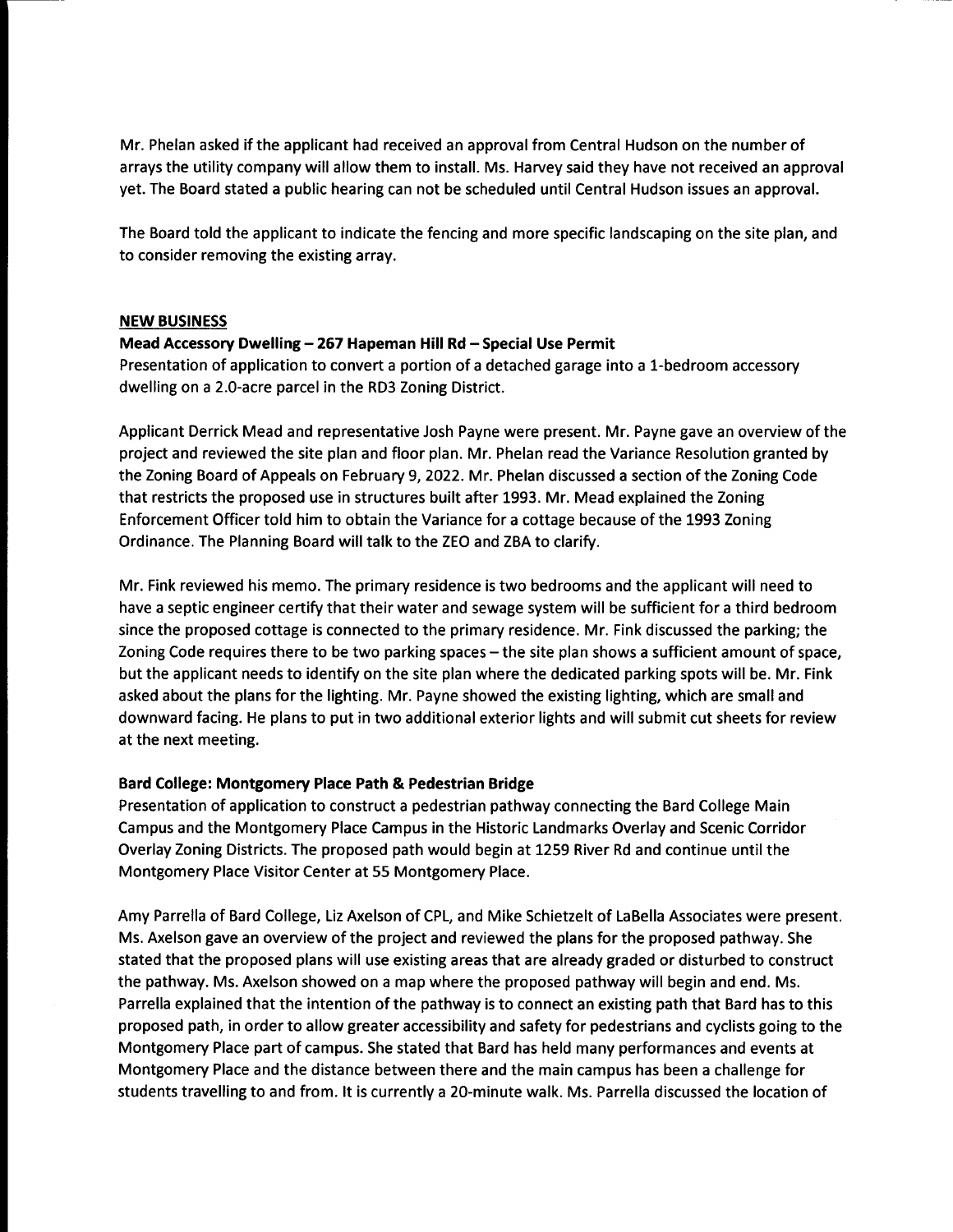the proposed pathway and that it would provide a safe and accessible route not only for Bard students but also for the public that use the trails in that area.

Ms. Parrella discussed the current lighting in the area of the proposed pathway. Currently, there are no lights along the road and very minimal supplemental lighting in the Visitor Center parking lot and off of a few small buildings. Ms. Parrella said Bard is looking to install roadway and pathway lighting and upgrade the current lighting in the Visitor Center. She stated the proposed lighting will have a manual operation feature.

Ms. Parrella reviewed some features and amenities that Bard is planning to include in the pathway. She showed a proposed pedestrian bridge which would cross over a portion of the Sawkill River, as well as fencing, bike racks, picnic tables, and painting the entrance gate to the Visitor Center to be cohesive with the rest of the project. The board asked for clarification on vehicular use of the bridge, Ms. Parrella replied that the bridge would be about 10 feet wide and is intended for pedestrians and bicycles with a bollard in front to prevent cars from crossing. There were no other questions from the Planning Board.

Mr. Schietzelt discussed the proposed lighting plan and described that part of the plan is to remove the above ground utility communications and power poles to install them underground. There will be 2 types of fixtures - roadway fixtures and pathway fixtures. Mr. Schietzelt stated the pathway fixtures will run along the path and the roadway fixtures will run along the road and the parking lot. He discussed plans to add emergency blue light phones, emergency egress lighting to some buildings, as well as security cameras on the telephone poles. The board asked Mr. Schietzelt for more details on the proposed light fixture poles. Mr. Schietzelt replied the pathway fixtures will be spaced 40 feet apart and will be 12 feet tall while the roadway fixtures will be closer together and are 20 feet tall. He stated the type of fixtures were selected with consideration of the Historic District. He also said the fixtures will have photocell control, astronomical time clocks, and can be manually turned off but will not be motioned sensor controlled or dimmable since they are safety and security lights.

The Board questioned the need for so much lighting. Ms. Parrella responded that it is for safety reasons and explained the shape of some parts of the path and location to the woods and that Bard needs to ensure all the pathway can be lit. She said the pathway lighting will not spill out very far and the roadway lighting will provide a broader spill of lighting. Ms. Smythe asked if Bard plans to have the lights on 24/7, Ms. Parrella said the lights will go on at dusk and turn off at dawn which is consistent with the Bard main campus lighting. There were no other questions from the Planning Board.

Mr. Fink reviewed his memo. He stated the project is under the threshold of a type I action and is therefore an unlisted action requiring the State, the County, and potentially the Army Cores of Engineers to be involved because of the different lands the path crosses. Mr. Fink advised for there to be a coordinated review with the necessary agencies; he prepared a draft Lead Agency Coordination Request and draft Lead Agency Letters. Mr. Phelan read the draft Resolution Establishing Intent to be Lead Agency. Brian Kelly moved to approve the resolution, Kristina Dousharm seconded the motion and the motion passed unanimously.

The timeframe for the project was discussed. Ms. Parrella said once they receive the various permits and approvals they need, then they can get construction estimates and the project will be done in phases as their budget allows. Bard's goal is to have a portion of construction completed by December 2023.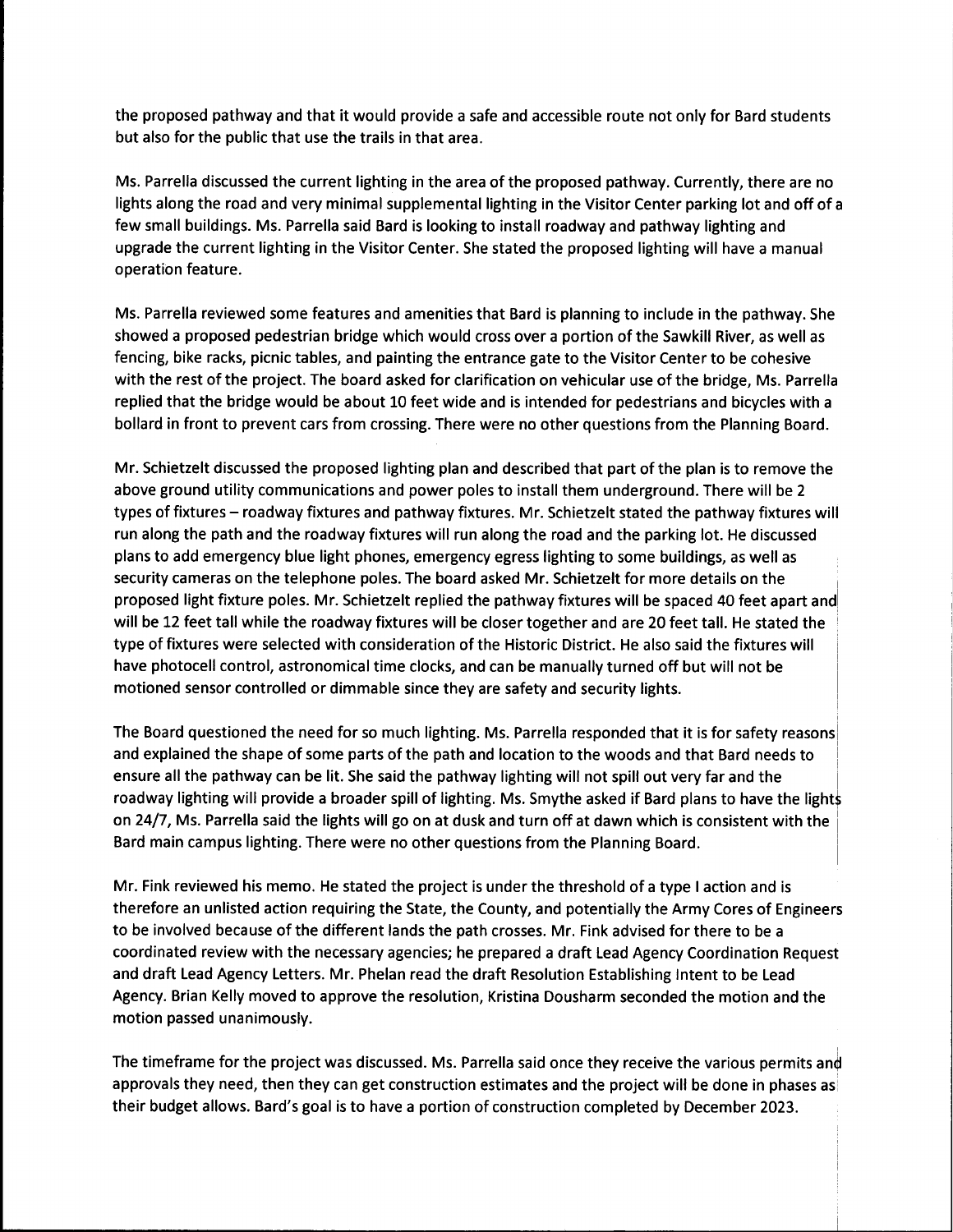### **OTHER BUSINESS**

### **Discussion on Lighting Guidance for Applicants**

Discussion of suggestion presented at previous meeting to provide information packet to applicants regarding requirements on lighting when a new project is started.

The Board did not have the updated packet ready to review and agreed to table this discussion until the next meeting.

### **Bard College: Master Plan**

Preliminary discussion of plans to proceed with Bard's Master Plan.

Mr. Phelan gave an overview of the issues surrounding the previous Master Plan which Bard had submitted in 2017. At that time, Bard did not proceed with any of the proposed projects. Since 2017, a few projects have been approved that Bard has been working on, such as the President's Library and the Dining Common. Bard is now submitting an updated Master Plan that Mr. Phelan finds to be more practical and comprehensive, it includes a few large projects and a few minor projects. Mr. Phelan asked the Planning Board members to read and review the updated Master Plan and be prepared to discuss at the next meeting.

## **ADJOURNMENT**

There being no further business before the Board, Ms. Smythe moved to adjourn. Mr. Kelly seconded, and all members voted in favor.

Respectfully submitted,

Jordan Rosario **Clerk for the Board**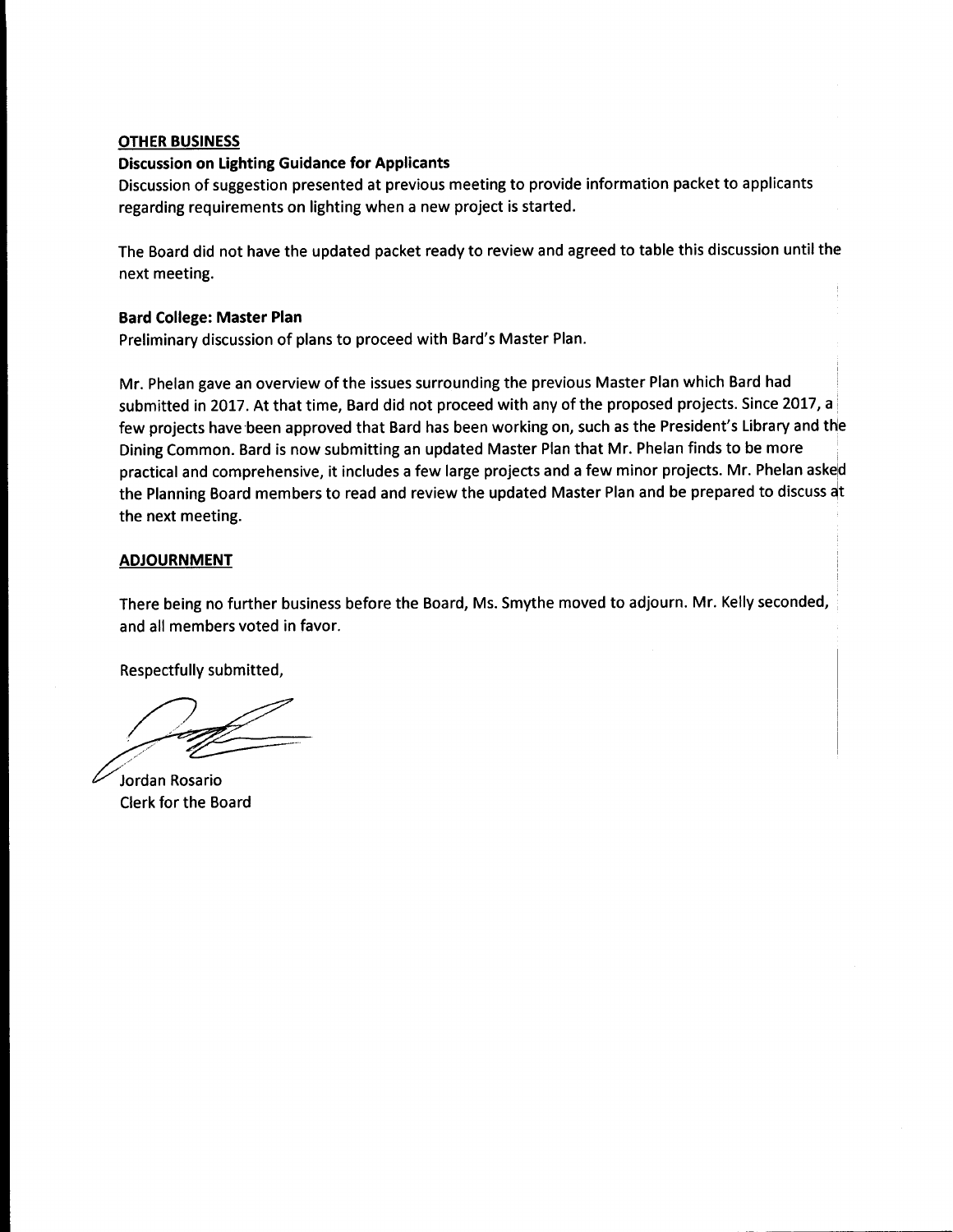## 617.6 State Environmental Quality Review (SEQR) Resolution Type 2 Action

Name of Action: Red Hook Barbershop Site Plan Approval

Whereas, the Town of Red Hook Planning Board is in receipt of an application for Site Plan approval by D. P. Cruz for a parcel of land consisting of  $\pm$  1.34 acres, located at 7345 Broadway, Town of Red Hook, Dutchess County, New York, and

Whereas, an Environmental Assessment Form (EAF) dated 3/2/22 was submitted at the time of application, and

Whereas, after comparing the thresholds contained in 6 NYCRR 617.4 and 5, the Planning Board has determined that the proposed project is a Type II Action that meets the threshold found in 6 NYCRR 617.5(c)(9) and, therefore, SEQR does not apply, and

Whereas, the Planning Board has determined that the proposed project may be within a New York State Agricultural District or on property with boundaries within 500 feet of a farm within an Agricultural District and, therefore, the requirements of 6 NYCRR 617.6(a)(5) apply, and

Whereas, after examining the EAF, the Planning Board has determined that there are other involved and/or federal agencies on this matter, which will make their own SEQR determinations.

Now Therefore Be It Resolved, that the Planning Board hereby declares that no further review under SEQR is required for Site Plan Approval.

On a motion by Karen Smythe, seconded by Lew Rose, and a vote of

4 for, and 1 against, 1 absent, and 1 vacant seat this resolution was adopted on

April 18, 2022.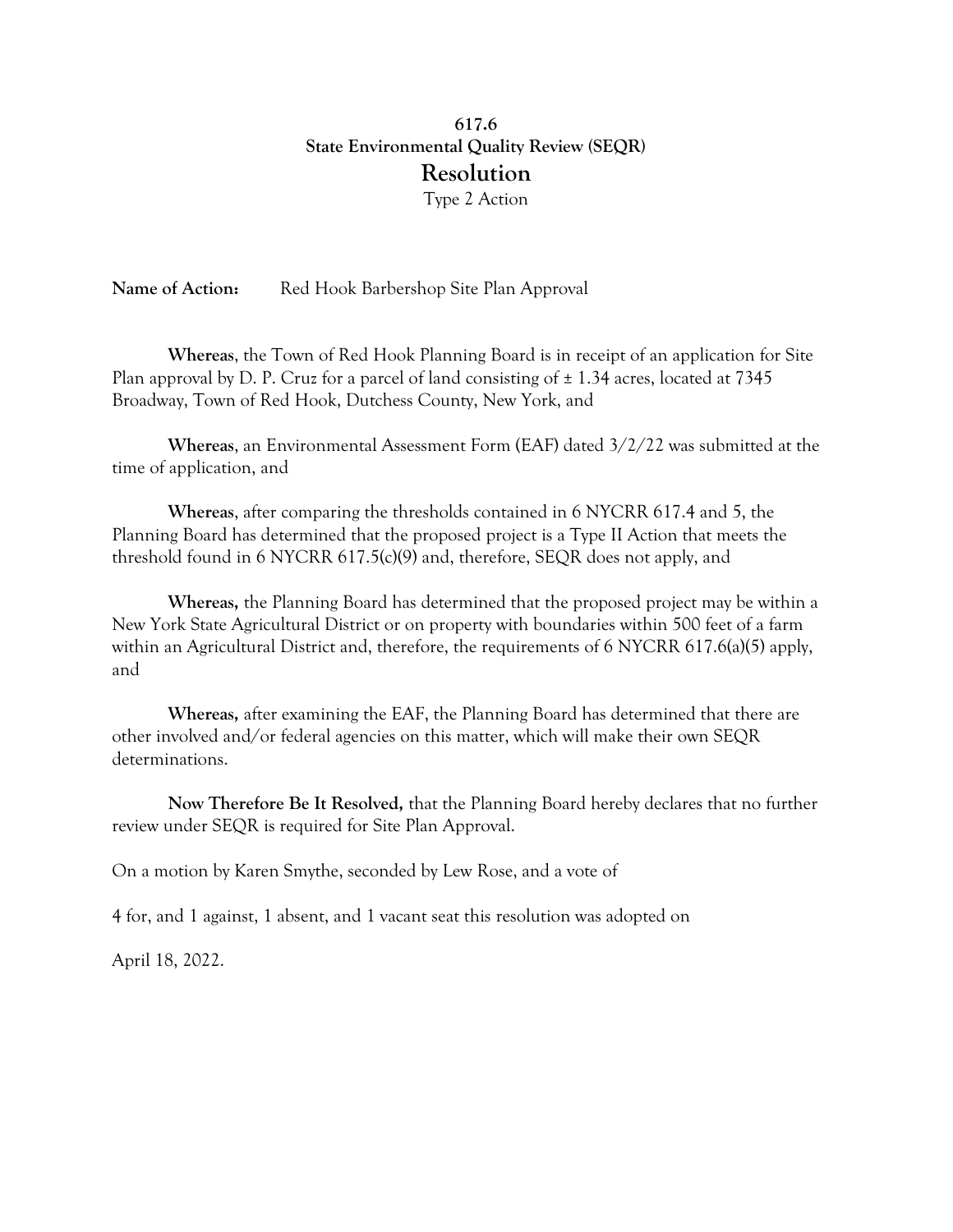## 617.6 **State Environmental Quality Review (SEQR) Resolution Establishing Intent to be Lead Agency**

**Name of Action:** Bard College Pedestrian Path and Pedestrian Bridge

**Whereas, the Town of Red Hook Planning Board is in receipt of applications for Site** Plan and Special Use Permit approvals from Bard College for a ± 337 acre area of the College's overall 688 acre site located along River Road in the Town of Red Hook, Dutchess County, New York; and

Whereas, an Environmental Assessment Form (EAF) dated April 6, 2022 was submitted at the time of application; and

**Whereas,** after comparing the thresholds contained in 6 NYCRR 617.4 and 5, the Planning Board has determined that the proposed project is an Unlisted Action; and

Whereas, the Planning Board has determined that the proposed project is within an agricultural district and, therefore, the requirements of 6 NYCRR  $617.6(a)(6)$  apply meaning that an Agricultural Data Statement must be filed with the owner(s) of farm operations identified in the Statement and the Planning Board must evaluate and consider the Statement to determine possible impacts the proposed project may have on the functioning of farm operations within the agricultural district; and

Whereas, after examining the EAF, the Planning Board has determined that there are other involved and/or federal agencies on this matter including the New York State Department of Environmental Conservation, the Dutchess County Department of Public Works, the Town of Red Hook Building Department, interested agencies including the New York State Office of Parks Recreation and Historic Preservation, the Dutchess County Department of Planning and Development, and a Federal Agency the US Army Corps of Engineers.

Now Therefore Be It Resolved, that the Planning Board hereby declares its intent to be lead agency for the review of this action; and

Be It Further Resolved, that the Board hereby authorizes its Chairman to circulate the attached lead agency coordination request letter(s) to all other involved and interested agencies and to discharge any other SEQR responsibilities as are required by 6 NYCRR 617 in this regard; and

Be It Further Resolved, that unless an objection to the Planning Board assuming lead agency status is received within thirty (30) days of the date of mailing the EAF, the Planning Board will become lead agency for the review of this action.

Lead Agency Intent Resolution